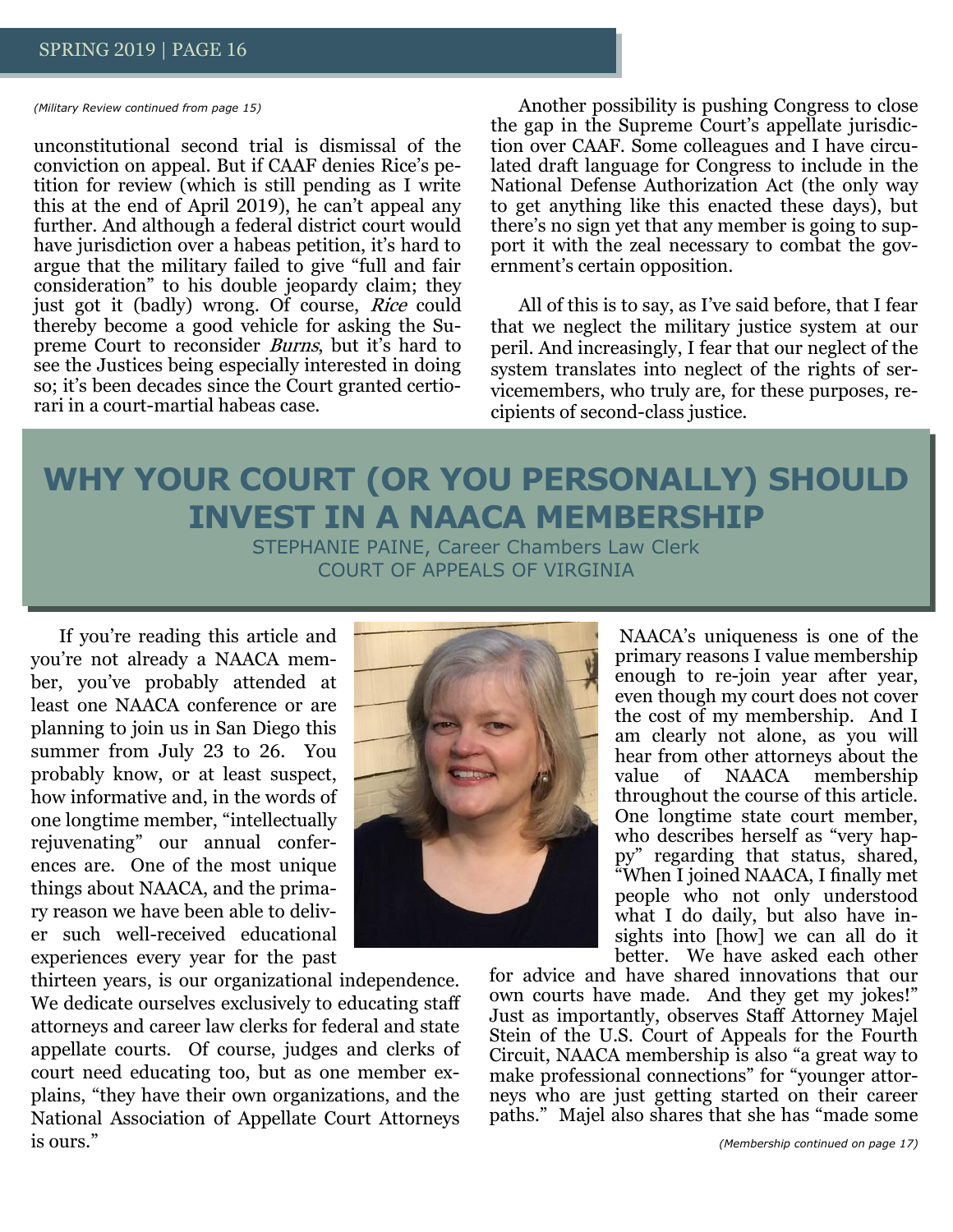*(Membership continued from page 16)*

of [her] closest personal friends through NAACA." Whether you're a seasoned staff attorney or a younger lawyer still finding your way, we hope you'll read on and be persuaded regarding the professional and personal value to be found in NAACA membership.

Membership in NAACA provides more than just a substantial discount on annual conference tuition

(the amount of your discount depends on the number of years you have been admitted to practice; see the membership fee schedule at naacaonline.org). Along with membership, you will receive subscriptions to NAACA's electronic listserv, quarterly newsletter, and more frequent judicial news updates. You'll also have access to NAACA's closed Facebook page, which offers a greater ability to get to know (dare I say network with?) other appellate court attorneys than provided by conference attendance alone. Because the conference is only three days long, joining NAACA maximizes your ability to connect with fellow members during the other 51 weeks of the year. This in turn makes your



Staff attorney humor at the T-Shirt Lottery

time at the conference that much more enjoyable and productive, from both an educational and a networking perspective. Please read on for more details about each of these specific benefits of membership in the words of NAACA's enthusiastic members!

NAACA's **Listsery** provides members with the opportunity to seek input from others on a variety of topics affecting our courts, including substantive, procedural, and personnel challenges. Betsy

Goodale, former Chief Staff Attorney of the South Carolina Supreme Court, opines that the listserv is "an extremely valuable resource when researching how other courts deal with change." She names technology-related issues, such as document storage and e-filing, as topics on which members have asked their appellate court colleagues for advice through the listserv. Another longtime member, Jim Branham, who hails from the smaller state of Hawaii, reports that he has found the listserv inval-

> uable from a management perspective, on topics from handling case backlogs to formulating ethics rules for court attorneys and staff. Other postings on the listserv have inquired about these subjects:

- disaster planning and continuity of court operations;
- dealing with "frequent filers" of frivolous appeals;
- handling Anders petitions following the withdrawal of counsel;
- the effectiveness of subscription services for editing legal writing;
- software options for tracking legal issues before the court;

• managing substantive motions practice; and

• addressing cuttingedge issues on a variety

of topics, including civil rights, family law, death penalty, and habeas cases.

If you think your court is facing a novel issue, your colleagues in other state or federal jurisdictions may already have tackled a similar problem and may be willing to share their knowledge with you merely for the asking. And asking is as easy as sending a single email via the listserv to all members at once. Says one chief staff attorney member,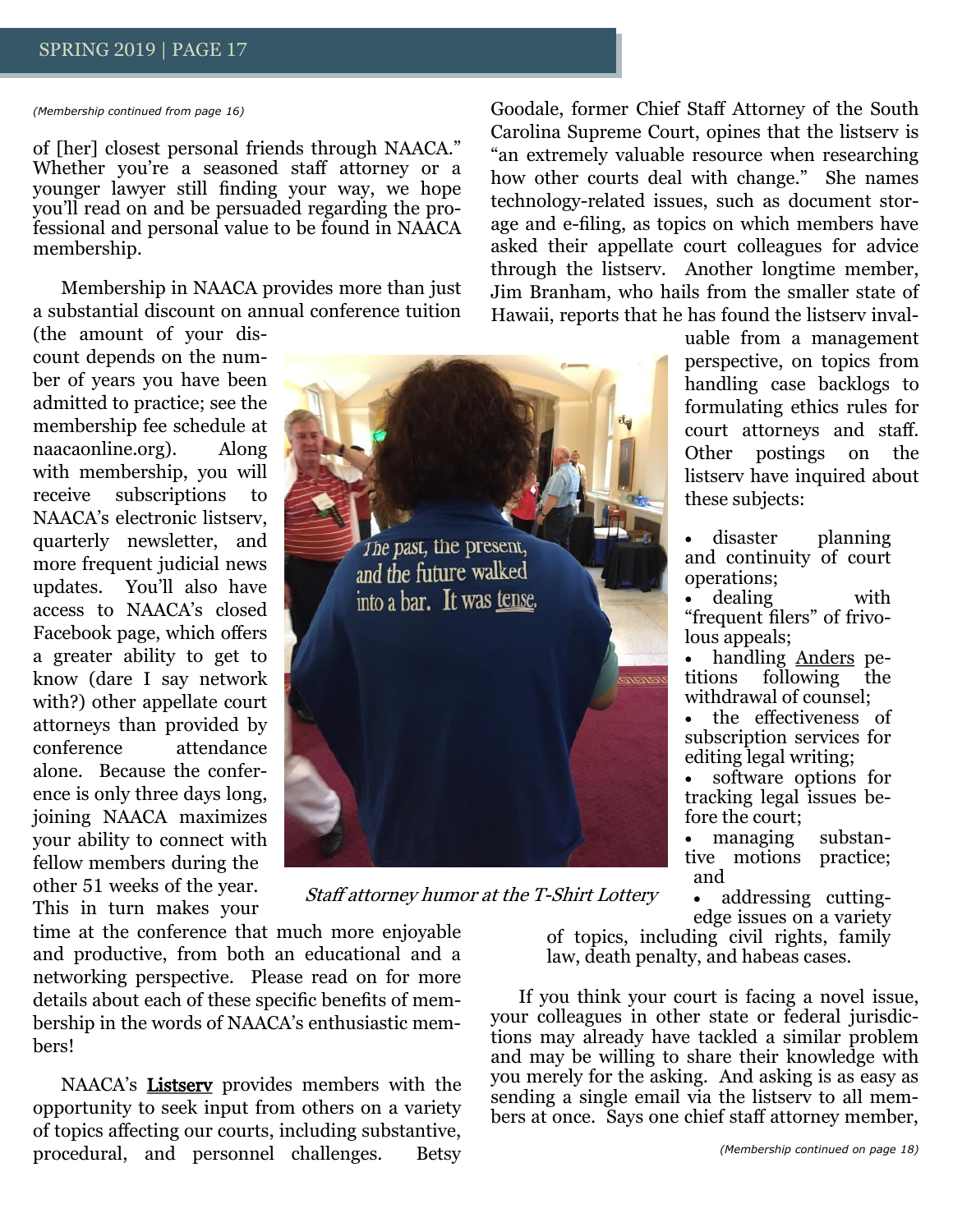*(Membership continued from page 17)*



Seattle 2015

"I can always ask a small (even a stupid) question about some arcane legal procedure via the listserv and someone will know the answer!" And for newer appellate court attorneys who know they have found their niche, various state and federal jurisdictions routinely post job openings on the listserv, as well.

The quarterly NAACA News can also significantly enhance your professional development and conference experience. It is chock-full of information about court operations and substantive legal issues, as well as book reviews and "interesting tidbits about people and places." It routinely includes profiles of both individual members and their courts, which, in addition to being interesting and informative, provide great conversation starters when encountering those members at the conference. The newsletter issues preceding the annual conference are packed with articles on what to see, eat, and drink while in each conference city so that you can make the most of your trip. Before our 2016 conference in Philadelphia, the NAACA News included an article titled "The Cheesesteak: A Primer" (who knew there's a vegan version, and doesn't that defeat the purpose?), as well as information on more "upscale" dining locations. The newsletter also offers articles providing substantive continuity with conference sessions. One of the 2016 newsletter issues included observations about Antonin Scalia shortly after his death by Law Professor Kevin Walsh, a former law clerk to the larger-than-life justice; Walsh's piece was followed by a conference

session providing a retrospective on Justice Scalia's impact on the Court. A Spring 2017 article about ethical issues facing staff attorneys using social media was followed by a round-table discussion at the 2017 conference regarding related court policies. And the inimitable Erwin Chemerinsky—wellknown constitutional law scholar and dean of the law school at the University of California at Berkeley who is a fixture at our annual conferences—is also a regular contributor to the NAACA News.

Augmenting the newsletter are the more frequent Judicial News Updates. These arrive in your e-mail inbox every week or two and contain hyperlinks to a wide variety of articles perfect for reading during lunch or perhaps on your commute. Topics range from humorous to serious and also augment substantive conference sessions. Because I find the subject matter so appealing, I had trouble narrowing my sampling for you to just a few topics. For example, the conference presentations of Alec Karakatsanis, of the Civil Rights Corps, on bail and other criminal justice reforms were followed by Judicial News Update links to articles on related activities in numerous states and localities. After Tulane Professor Gabe Feldman's well-received presentation on sports law in New Orleans, Update linked to an article regarding a U.S. Supreme Court decision impacting internet sports betting. Following various conference sessions on Fourth Amendment privacy,



New Orleans 2007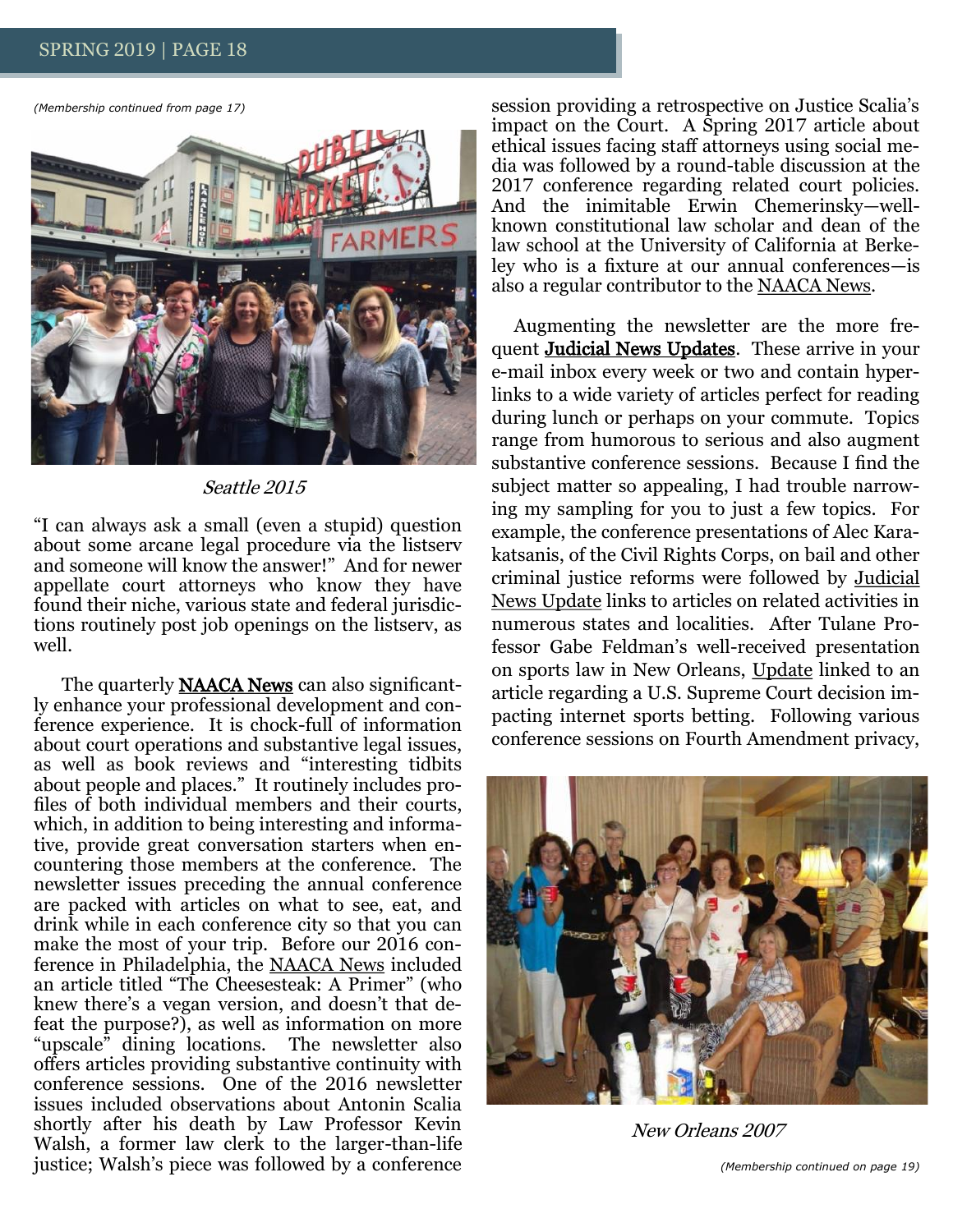#### *(Membership continued from page 18)*

Update served us with "Your Apps Know Where You Were Last Night, and They're Not Keeping It Secret," as well as "Alexa on the witness stand is going to be killer for privacy." And after Georgetown Professor Marty Lederman's session last summer on unusual legal issues arising during the Trump presidency, Update brought us numerous related articles, including "What Trump's Legal Battles Tell Us About Presidential Power," a subject to be reprised this summer in San Diego by regular presenter Professor Steven Vladeck. The Updates also often include practical procedural information, such as coverage of the following topics:

- "Judges on Twitter";
- "ABA Guidance on Judicial Internet Research";
- "New web platform" helps users research meanings of words used in Constitution, Supreme Court opinions";
- "Here's How a [Federal Government] Shutdown Could Affect the Courts";
- "Judges, Clerks Warned to Avoid Partisan Training Programs"; and
- "Murder Case With Dueling Transcripts Rejected by Supreme Court."

Some of my favorite articles complied by Update discuss etymology and grammar and are just plain funny: tracing the history of the words justice and judge, a "nice . . . rant about hyphens," and "bovine bust," a.k.a.

"how a herd of cows helped police catch a suspect on the run." Update's articles are helpfully archived in the "members only" area of the website so that you can browse them at your leisure.

Another benefit of membership is NAACA's Facebook page. It provides a closed environment in which you can keep in touch with fellow NAACA members between conferences, on a more casual basis than provided by the listserv. Discuss books, learn who's been promoted, talk about where to make reservations for dinner while at the conference, or share your prior experiences in the host city—whatever you're interested in that might interest your fellow NAACA members!

Last but not least, membership provides you with a vital opportunity to contribute to NAACA's long-term health as an organization, a key component to the preservation of our annual conferences. In addition to the financial contribution provided by your membership fee, you will have the opportunity to participate in NAACA's operations. While participation is entirely voluntary, joining a committee or serving on the Board is a great way to get to know other members better. Committees include education, publications, site selection, social, and website. Many of us are introverts, and being able to connect with people through committee work after the conference is over is a terrific way to make next year's conference that much more enjoyable and productive for yourself and everyone else!

Finally, please consider these more detailed comments I re-

# NAACA PUBLICATIONS **COMMITTEE**

**KYLE McLAUGHLIN, Editor** FOURTH CIRCUIT U.S. COURT OF APPEALS

## **ALETHEIA ALLEN**

NEW MEXICO COURT OF APPEALS

**JOY HANNEL** MISSOURI COURT OF APPEALS

#### **ERIC RUDOLPH**

VIRGINIA COURT OF APPEALS

**JUDY SCHAFFERT** ARIZONA SUPREME COURT

**MELISSA WOOD** FOURTH CIRCUIT U.S. COURT OF APPEALS